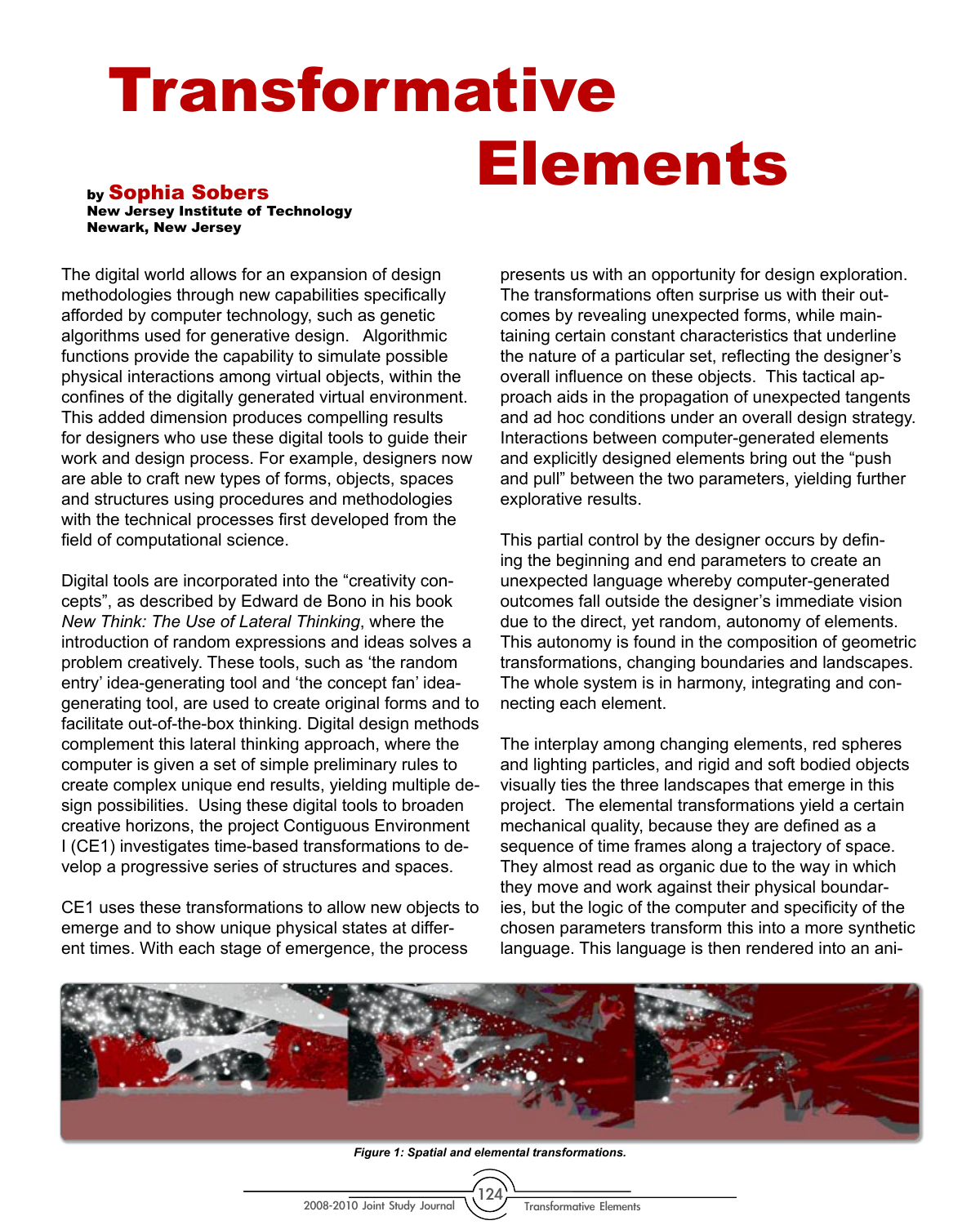

*Figure 2: Three level visual system.*

mation to create a visual dialogue of the elements against their boundaries. The frames are then segregated and studied, and the forms that are most suitable are taken to further develop new project iterations, spaces, and ideas.

Three distinct environmental levels emerge (Figures 1 and 2) due to the boundaries and elemental reactions. The elements are given predetermined starting and ending conditions. The computer calculates the transformations in between those points. What emerges from this setup is a visual hierarchy of systems. This becomes apparent through the levels that unfold as the transformations begin to take place. The way each element behaves and is perceived in the different areas form these three levels. The material properties that define the boundaries between environments become apparent as the elements begin to interact with one another.

The elements weave back and forth on the malleable upper surface, creating valleys and mountains to form the first level. It is the imposed geometry that carves through this first landscape, stretching into the middle and falling through the bottom layer. The second level is defined by the elastic surface above and rigid floor below, with rigid fixed circular structures. The red elements penetrate through the upper surface but never fully or completely exist in the second layer. The third layer, which exists underneath the other two layers, acts as a container for remnant red elements and scattered particle lights. This language becomes even more complicated and intricate due to the distinctions that emerge among the different layers.



*Figure 3: Two levels merging via flexible border.*